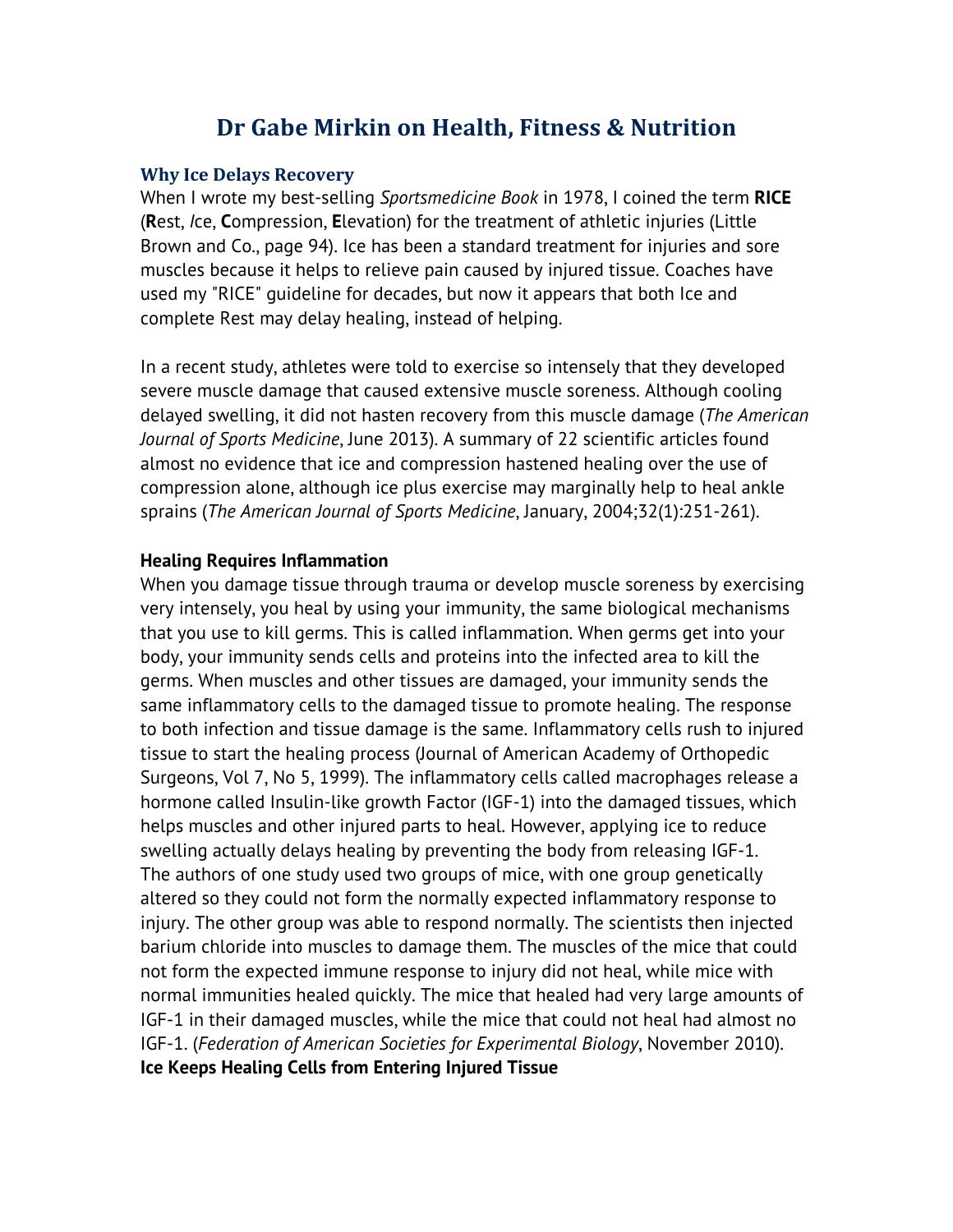Applying ice to injured tissue causes blood vessels near the injury to constrict and shut off the blood flow that brings in the healing cells of inflammation (*Knee Surg Sports Traumatol Arthrosc*, published online Feb 23, 2014). The blood vessels do not open again for many hours after the ice was applied. This decreased blood flow can cause the tissue to die from decreased blood flow and can even cause permanent nerve damage.

## **Anything That Reduces Inflammation Also Delays Healing**

Anything that reduces your immune response will also delay muscle healing. Thus, healing is delayed by:

- cortisone-type drugs,
- almost all pain-relieving medicines, such as non-steroidal anti-inflammatory drugs like ibuprofen (*Pharmaceuticals*, 2010;3(5)),
- immune suppressants that are often used to treat arthritis, cancer or psoriasis,
- applying cold packs or ice, and
- anything else that blocks the immune response to injury.

## **Ice Also Reduces Strength, Speed, Endurance and Coordination**

Ice is often used as short-term treatment to help injured athletes get back into a game. The cooling may help to decrease pain, but it interferes with the athlete's strength, speed, endurance and coordination (*Sports Med*, Nov 28, 2011). In this review, a search of the medical literature found 35 studies on the effects of cooling . Most of the studies used cooling for more than 20 minutes, and most reported that immediately after cooling, there was a decrease in strength, speed, power and agility-based running. A short re-warming period returned the strength, speed and coordination. The authors recommend that if cooling is done at all to limit swelling, it should be done for less than five minutes, followed by progressive warming prior to returning to play.

### **My Recommendations**

If you are injured, stop exercising immediately. If the pain is severe, if you are unable to move or if you are confused or lose even momentary consciousness, you should be checked to see if you require emergency medical attention. Open wounds should be cleaned and checked. If possible, elevate the injured part to use gravity to help minimize swelling. A person experienced in treating sports injuries should determine that no bones are broken and that movement will not increase damage. If the injury is limited to muscles or other soft tissue, a doctor, trainer or coach may apply a compression bandage. Since applying ice to an injury has been shown to reduce pain, it is acceptable to cool an injured part for short periods soon after the injury occurs. You could apply the ice for up to 10 minutes, remove it for 20 minutes, and repeat the 10 minute application once or twice. There is no reason to apply ice more than six hours after you have injured yourself.